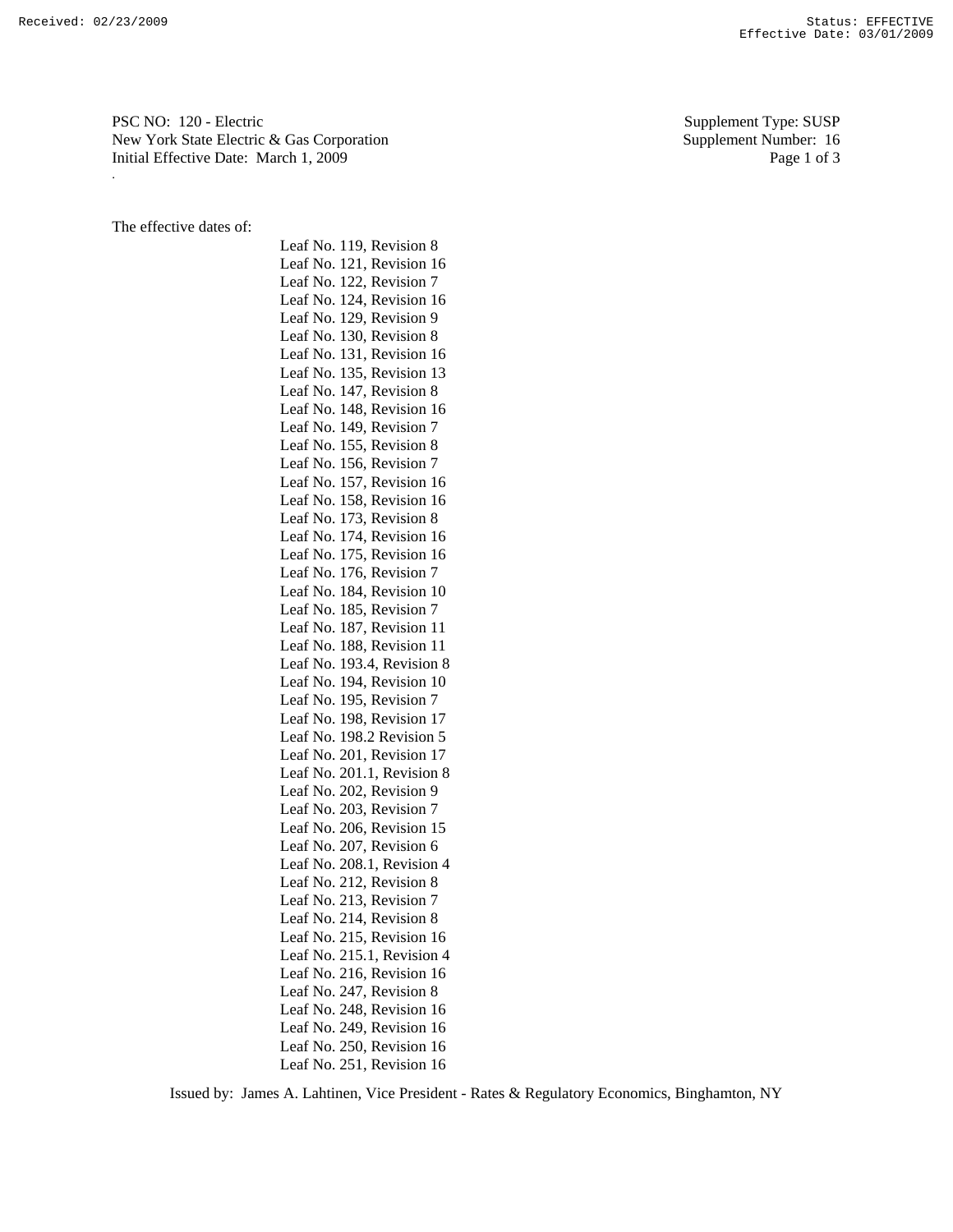PSC NO: 120 - Electric Supplement Type: SUSP New York State Electric & Gas Corporation Supplement Number: 16 Initial Effective Date: March 1, 2009 Page 2 of 3 .

> Leaf No. 252, Revision 7 Leaf No. 257, Revision 7 Leaf No. 259, Revision 16 Leaf No. 260, Revision 6 Leaf No. 262, Revision 16 Leaf No. 268, Revision 7 Leaf No. 270, Revision 15 Leaf No. 271, Revision 6 Leaf No. 272.1, Revision 2 Leaf No. 287, Revision 20 Leaf No. 287.1, Revision 6 Leaf No. 288, Revision 20 Leaf No. 288.1, Revision 13 Leaf No. 288.2, Revision 5 Leaf No. 296, Revision 7 Leaf No. 298, Revision 15 Leaf No. 299, Revision 6

are hereby suspended to and including June 28, 2009. Pending restoration, reissue, or cancellation, the rates, rules and regulations in

> Leaf No. 119, Revision 7 Leaf No. 121, Revision 15 Leaf No. 122, Revision 6 Leaf No. 124, Revision 15 Leaf No. 129, Revision 7 Leaf No. 130, Revision 6 Leaf No. 131, Revision 14 Leaf No. 135, Revision 12 Leaf No. 147, Revision 6 Leaf No. 148, Revision 14 Leaf No. 149, Revision 5 Leaf No. 155, Revision 6 Leaf No. 156, Revision 5 Leaf No. 157, Revision 14 Leaf No. 158, Revision 14 Leaf No. 173, Revision 6 Leaf No. 174, Revision 14 Leaf No. 175, Revision 14 Leaf No. 176, Revision 5 Leaf No. 184, Revision 9 Leaf No. 185, Revision 6 Leaf No. 187, Revision 10 Leaf No. 188, Revision 10 Leaf No. 193.4, Revision 7 Leaf No. 194, Revision 9 Leaf No. 195, Revision 6

Issued by: James A. Lahtinen, Vice President - Rates & Regulatory Economics, Binghamton, NY